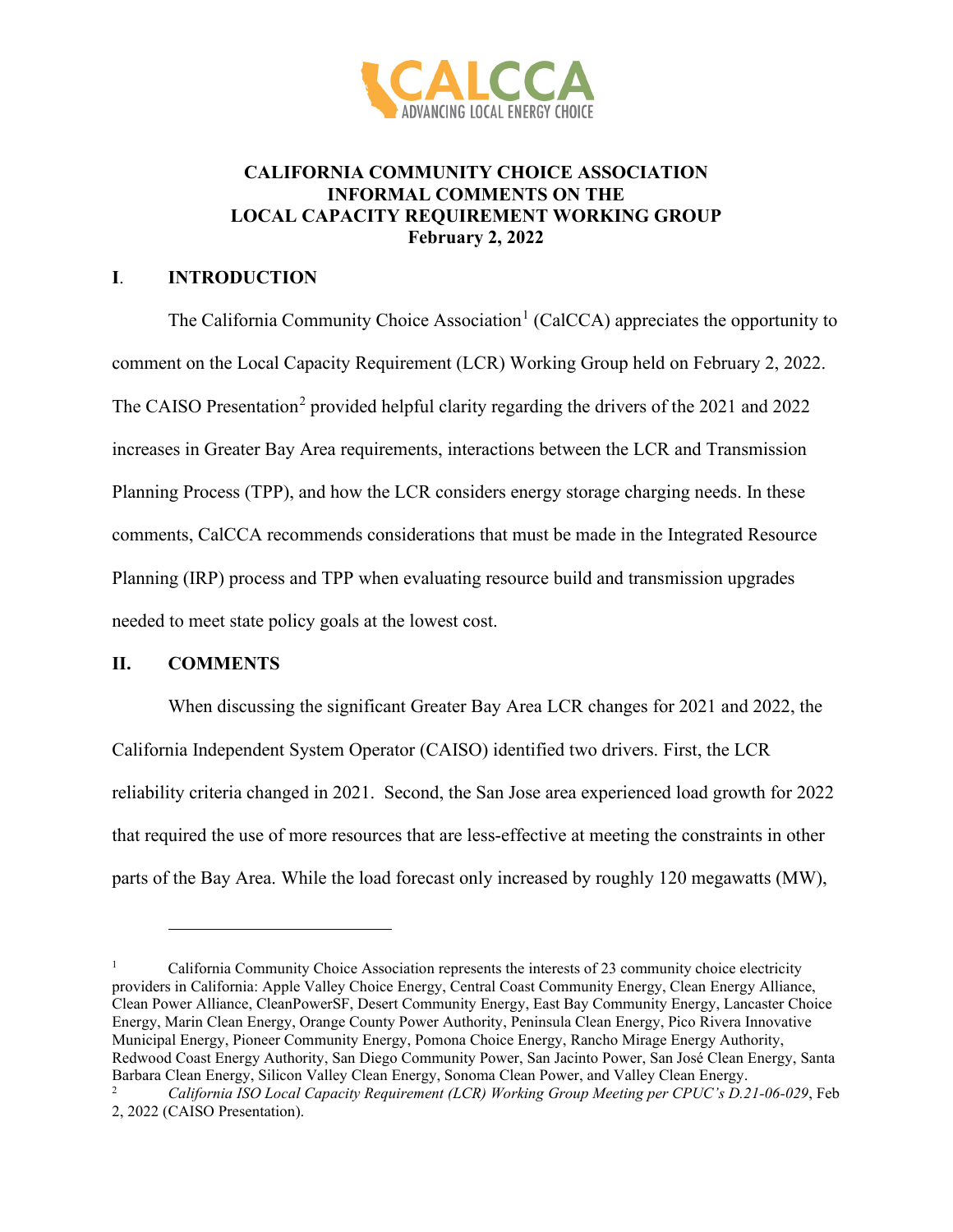

the resulting LCR increase was roughly 880 MW. The LCR increase was larger than the load forecast increase because the next set of resources that meet the contingency is very ineffective. The effectiveness factor of San Jose resources is roughly 30 percent, while the effectiveness factor of previously unused resources that are now needed to meet the new LCR is roughly 4 percent.<sup>[3](#page-1-0)</sup> The result is procurement to meet a larger requirement relative to the increase in the forecast because each newly needed resource is so ineffective.

When changes to the local area such as load forecast increases result in large increases in LCR, several questions must be answered to most cost-effectively meet the new LCR. These include:

- 1. If the current resources have significantly low effectiveness factors, where should new resources locate to be more effective?
- 2. What are the transmission alternatives and how much do they cost compared to the large increase in local Resource Adequacy (RA) requirement or a new resource at a more effective location?
- 3. What information can be provided to the market about where new resources are needed based upon local area contingencies that are highly complex?

These questions should be answered through coordinated efforts between the California Public Utilities Commission (Commission) and the CAISO in the IRP and TPP. As the state progresses to meet state policy goals, it will become increasingly important to consider these questions. Achieving a zero-carbon electric system by 2045 will necessitate more renewable resource and storage development, creating opportunities for existing fossil fuel plants to retire. However, if an existing fossil fuel plant is in a locally constrained area, the resource retirement will not occur until the transmission constraint is eliminated or enough carbon-free resources are

<span id="page-1-0"></span><sup>3</sup> CAISO Presentation at 21.